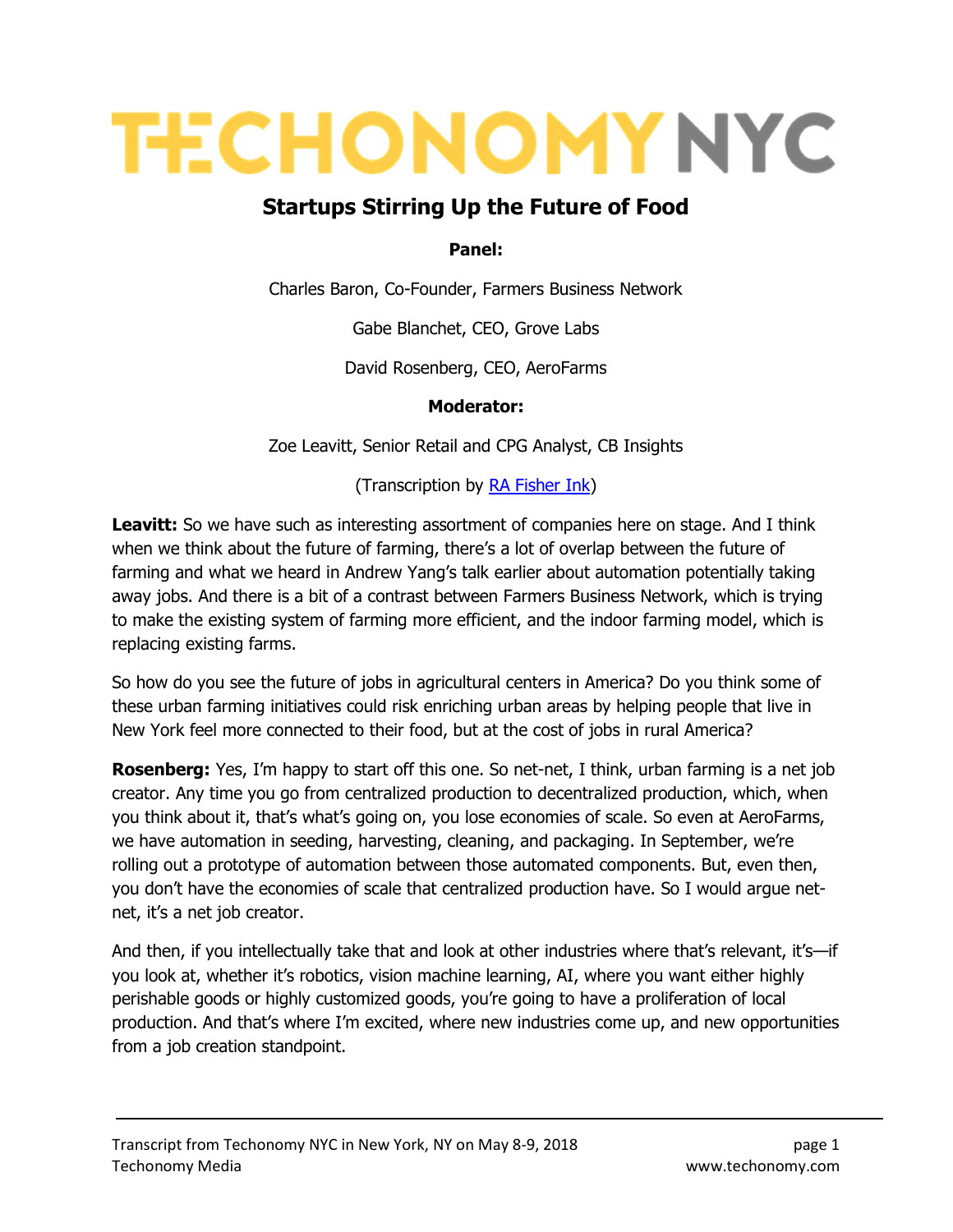**Baron:** One thing I'd say, I think it's a fascinating and great innovation. But you have to remember, agriculture and the food system is so broad and there's so many different crop types, whether they're orchards, or fresh market, vegetables, or commodity grains. You just take a crop like wheat. There are 40, 50 million acres of wheat in production in the United States. You have millions of acres of crops like cotton and others. So there are hundreds of crops being grown and there's a range of different technologies that are going to benefit those different crops.

**Blanchet:** I've got a very narrow view on this one because we're not replacing jobs or—but I do love that when you can take a technology like the technologies that are developing in indoor farming, the lights, the fans, the automation systems, etcetera. I love it when you can sprinkle that into—to give the common person a new superpower, a new capability. And right now—and so in some of our most passionate customers, we see them not just getting, maybe, one of our units, but actually starting to grow a significant portion of their family's foods.

Now, I don't think that's going to be for everybody, but it's so cool, it's so interesting when we start to see that with larger percentages of people. They can actually homestead and take that means of production, distribute it fully, all the way to the home level. That's pretty neat.

Leavitt: And specifically, Charles, of Farmers Business Network, it sounds like you're running up against some pretty serious entrenched interests, in terms of the agrochemical companies that are already out there. I don't want to speak for anyone else in the room, but you may be one of the few founders whose clients have actually been threatened by some outsiders. So how do you see this playing out? And then from an indoor farming perspective, I assume, again, it's a relatively small market today, but what would it take for potentially traditional farming companies to see you as a threat? Do you plan to work with them or to cooperate, or do you see the threat of competition?

**Baron:** In our case, we connect and empower farmers and provide them e-commerce. And ecommerce, actually, has not really been there at national scale in the farm supply industry. And this a multiple tens of billion dollar industry. And what's that led to is, you've had an industry that's been allowed to consolidate to a degree that is unparalleled. You have in corn and soybeans, there's two seed companies, Monsanto and DowDuPont. Now, Bayer-Monsanto and DowDuPont control over 70 percent, actually 77 percent of the products on the market. So they have enormous price and channel power. And those distributors that have, in turn, consolidated as well, has just overall reduced the choices that a farmer is subject to in the amount of competition.

So there's always referring to an incident we had where we had a meeting. We're out in a small town where the local co-op, or the regional co-op actually, parked its trucks in front of our meeting. Had its employees basically watching the farmers walk in and, basically, to say, "Hey guys, we're taking names if you're working with FBN." And if you have to threaten your customers or if you have to retaliate your customer, I can't think of a time I've walked into Best Buy and they've said, "Hey, we saw you on Amazon. Get out of the store."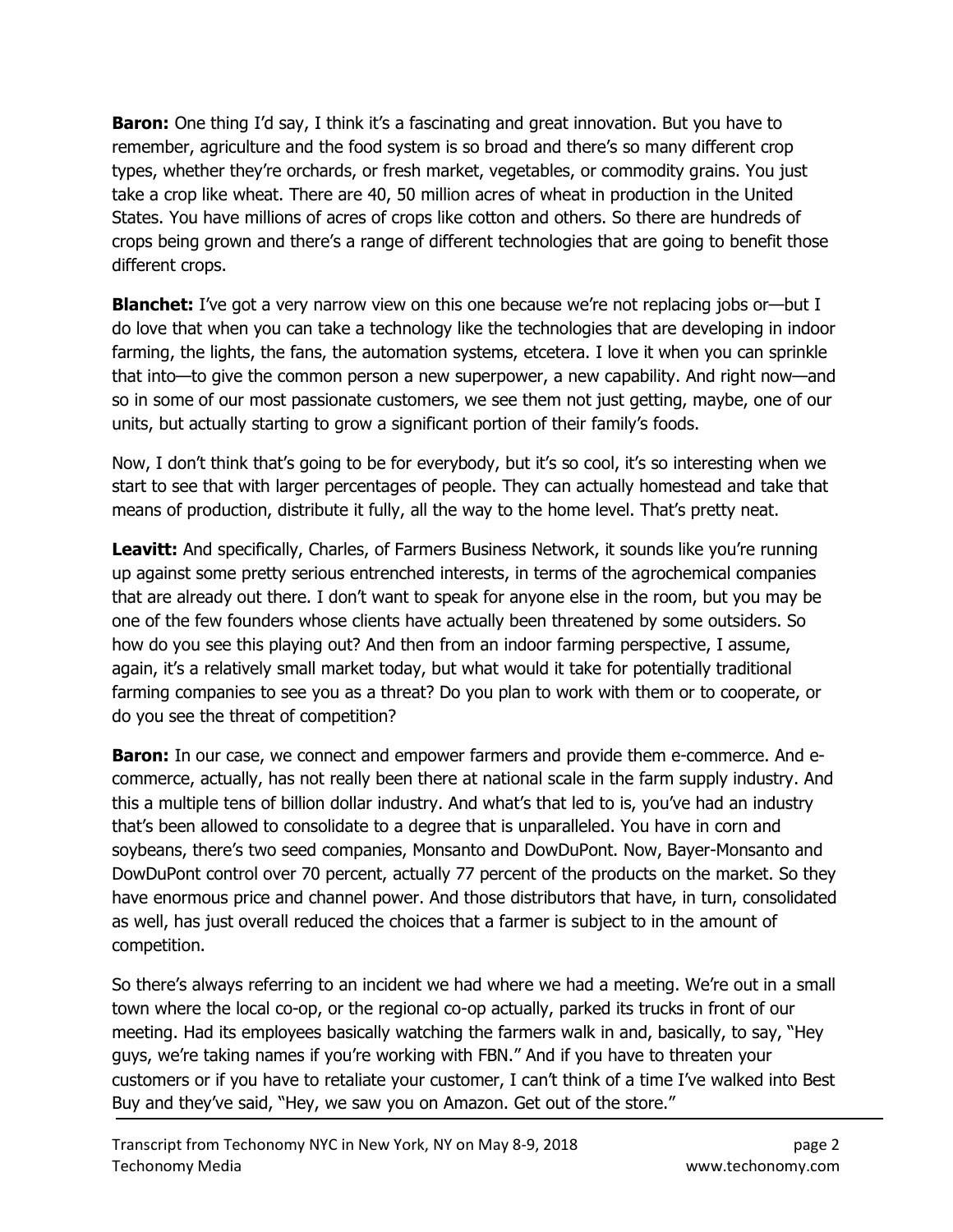### [LAUGHTER]

It just doesn't happen. But this is an industry that just hasn't had the same competition that other industries have had, and transparency can only benefit our growers, and that's what we've been doing. And we think it also benefits the technology companies that are on the horizon, that are bringing out biopesticides or biofertilizers or gene editing. Those companies are going to require distribution and they can't access the market today through the conventional system. So you have to build an alternative system and that's what we're doing.

**Rosenberg:** I guess two points. One is where the economics work in indoor farming is mostly in specialty crops. And in specialty crops, the pie is growing so there's less of cannibalizing existing production streams, more of just getting more market of a growing pie. So right now there's a lot of friendly coexistence and the retailers see a trend in local food production that's exciting. That's very hard to meet that demand because of seasonality and the sensitivity of the types of crops that are viable in urban farming. So far, things are friendly. And the seed producers are excited. They see new revenue streams and they're interested in partnering, understand how to optimize seed for this new market segment. So there too, there's friendly collaboration.

From an existing farm standpoint, one of—my last company, I was in nanotech. And trying to understand this space, I spent some time in Salinas, San Joaquin, which is known as the salad bowl of the U.S. And my aha moments were, one, none of the big farmers own farms. And you stop to think of, we've all heard the term farm out your work? Not surprisingly, that comes from the farming industry. And then what I realized what the farmers are. They're sales, marketing, and processors. And I realized to compete—and when I say compete, to drive cost down to a point to make—and at this stage of my career, I'm interested in making this product available to everyone, not just niche markets, but really drive the cost down, I realized we need full automation and be processing. And we need enough growing capacity. Once you put in automation, you want to utilize that 24/7. You don't want a little bit of production and a little bit of processing.

And the point of this is, is the big farmers aren't farmers. They're processors and they're sales and marketing. Which, on one hand, it's not necessarily cannibalizing their production. Then you have these macrotrends, whether it's water scarcity in California, and also E. coli and salmonella. There was just a big red leaf romaine outbreak. And in leafy greens, it's more contamination than any other food group. Eleven percent of all contamination are in this category. So the point is there's a bunch of macro pain points, and farmers are approaching us about collaboration. And here, the first question that anyone would ask is how do you make it a win-win? And, the farmers would say it's existing chains into the customers, and whether it's experience with certain farming techniques. There are relatively low barriers to entry that we see in the retailers, but we're open-minded to what these collaborations could be, especially as it relates to understanding how to be better farmers.